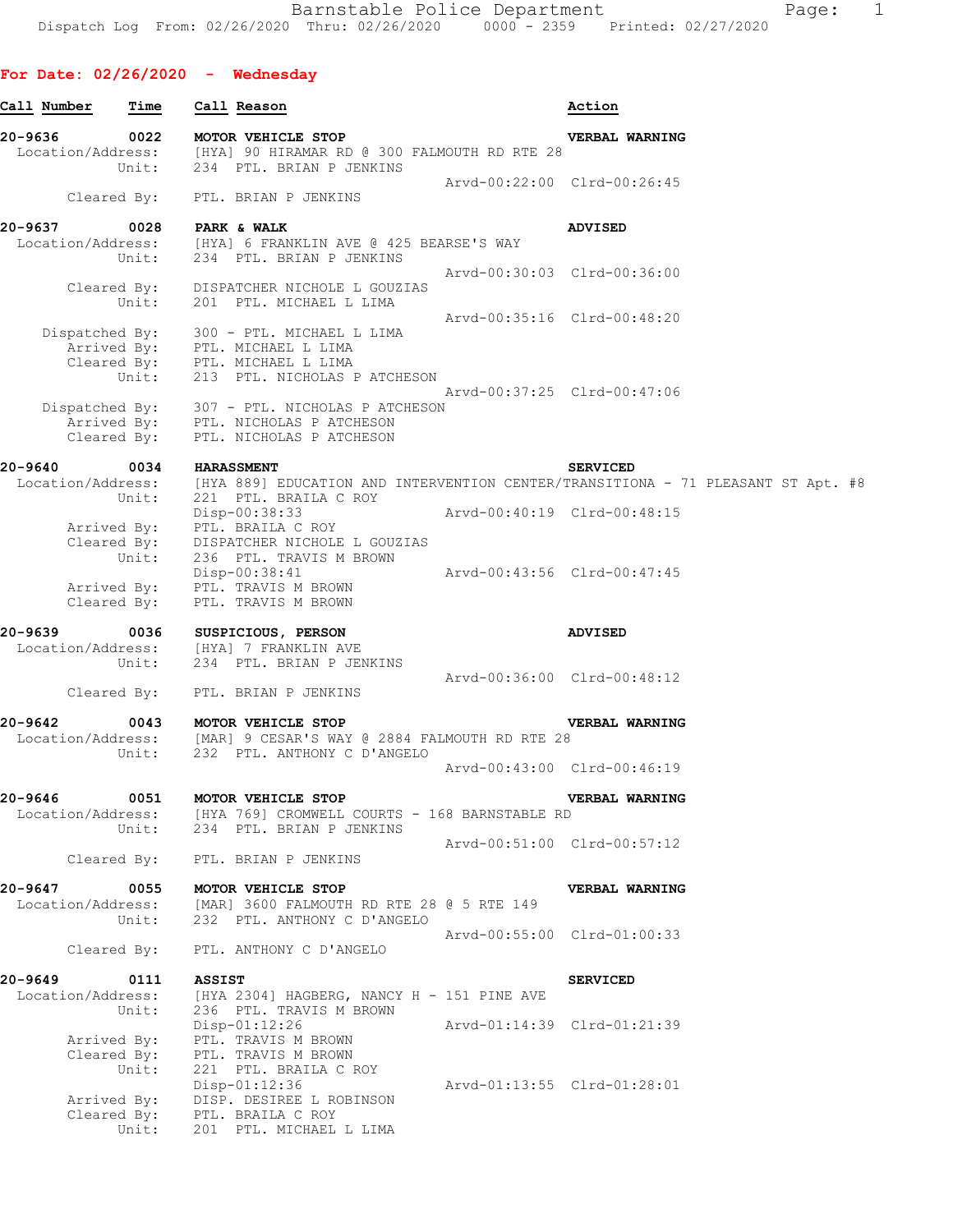|                                                                                               |                                                                                                                                     |                                                                                                                                                                                                                                                                                                                                                                                                                                                                                                                                                                                                                                                                             | Page:                                                                                                                                                                                                                                                                                                                                                                                                                                                                                                                                                                                                                                                                                                                                                                                        | $\overline{2}$                                                                            |
|-----------------------------------------------------------------------------------------------|-------------------------------------------------------------------------------------------------------------------------------------|-----------------------------------------------------------------------------------------------------------------------------------------------------------------------------------------------------------------------------------------------------------------------------------------------------------------------------------------------------------------------------------------------------------------------------------------------------------------------------------------------------------------------------------------------------------------------------------------------------------------------------------------------------------------------------|----------------------------------------------------------------------------------------------------------------------------------------------------------------------------------------------------------------------------------------------------------------------------------------------------------------------------------------------------------------------------------------------------------------------------------------------------------------------------------------------------------------------------------------------------------------------------------------------------------------------------------------------------------------------------------------------------------------------------------------------------------------------------------------------|-------------------------------------------------------------------------------------------|
| Cleared By: PTL. MICHAEL L LIMA<br>Unit: 210 SGT. NATHAN R ST. ONGE                           |                                                                                                                                     |                                                                                                                                                                                                                                                                                                                                                                                                                                                                                                                                                                                                                                                                             |                                                                                                                                                                                                                                                                                                                                                                                                                                                                                                                                                                                                                                                                                                                                                                                              |                                                                                           |
| Cleared By: SGT. NATHAN R ST. ONGE                                                            |                                                                                                                                     |                                                                                                                                                                                                                                                                                                                                                                                                                                                                                                                                                                                                                                                                             |                                                                                                                                                                                                                                                                                                                                                                                                                                                                                                                                                                                                                                                                                                                                                                                              |                                                                                           |
| 0111 MOTOR VEHICLE STOP                                                                       |                                                                                                                                     |                                                                                                                                                                                                                                                                                                                                                                                                                                                                                                                                                                                                                                                                             |                                                                                                                                                                                                                                                                                                                                                                                                                                                                                                                                                                                                                                                                                                                                                                                              |                                                                                           |
|                                                                                               |                                                                                                                                     |                                                                                                                                                                                                                                                                                                                                                                                                                                                                                                                                                                                                                                                                             |                                                                                                                                                                                                                                                                                                                                                                                                                                                                                                                                                                                                                                                                                                                                                                                              |                                                                                           |
| 20-9659 0143 MOTOR VEHICLE STOP                                                               |                                                                                                                                     | <b>VERBAL WARNING</b>                                                                                                                                                                                                                                                                                                                                                                                                                                                                                                                                                                                                                                                       |                                                                                                                                                                                                                                                                                                                                                                                                                                                                                                                                                                                                                                                                                                                                                                                              |                                                                                           |
| Cleared By: PTL. ANTHONY C D'ANGELO                                                           |                                                                                                                                     |                                                                                                                                                                                                                                                                                                                                                                                                                                                                                                                                                                                                                                                                             |                                                                                                                                                                                                                                                                                                                                                                                                                                                                                                                                                                                                                                                                                                                                                                                              |                                                                                           |
| 0153 MOTOR VEHICLE STOP                                                                       |                                                                                                                                     | <b>ADVISED</b>                                                                                                                                                                                                                                                                                                                                                                                                                                                                                                                                                                                                                                                              |                                                                                                                                                                                                                                                                                                                                                                                                                                                                                                                                                                                                                                                                                                                                                                                              |                                                                                           |
| Cleared By: PTL. JIAN C BARCELO                                                               |                                                                                                                                     |                                                                                                                                                                                                                                                                                                                                                                                                                                                                                                                                                                                                                                                                             |                                                                                                                                                                                                                                                                                                                                                                                                                                                                                                                                                                                                                                                                                                                                                                                              |                                                                                           |
| 0155 MOTOR VEHICLE STOP                                                                       |                                                                                                                                     | VERBAL WARNING                                                                                                                                                                                                                                                                                                                                                                                                                                                                                                                                                                                                                                                              |                                                                                                                                                                                                                                                                                                                                                                                                                                                                                                                                                                                                                                                                                                                                                                                              |                                                                                           |
| Cleared By: PTL. ANTHONY C D'ANGELO                                                           |                                                                                                                                     |                                                                                                                                                                                                                                                                                                                                                                                                                                                                                                                                                                                                                                                                             |                                                                                                                                                                                                                                                                                                                                                                                                                                                                                                                                                                                                                                                                                                                                                                                              |                                                                                           |
| 0203 MOTOR VEHICLE STOP                                                                       |                                                                                                                                     |                                                                                                                                                                                                                                                                                                                                                                                                                                                                                                                                                                                                                                                                             |                                                                                                                                                                                                                                                                                                                                                                                                                                                                                                                                                                                                                                                                                                                                                                                              |                                                                                           |
| Cleared By: PTL. ANTHONY C D'ANGELO                                                           |                                                                                                                                     |                                                                                                                                                                                                                                                                                                                                                                                                                                                                                                                                                                                                                                                                             |                                                                                                                                                                                                                                                                                                                                                                                                                                                                                                                                                                                                                                                                                                                                                                                              |                                                                                           |
| 0212 PARK & WALK                                                                              |                                                                                                                                     | <b>SERVICED</b>                                                                                                                                                                                                                                                                                                                                                                                                                                                                                                                                                                                                                                                             |                                                                                                                                                                                                                                                                                                                                                                                                                                                                                                                                                                                                                                                                                                                                                                                              |                                                                                           |
|                                                                                               |                                                                                                                                     |                                                                                                                                                                                                                                                                                                                                                                                                                                                                                                                                                                                                                                                                             |                                                                                                                                                                                                                                                                                                                                                                                                                                                                                                                                                                                                                                                                                                                                                                                              |                                                                                           |
| 0217<br>Unit:<br>201 PTL. MICHAEL L LIMA                                                      |                                                                                                                                     | REPORT TAKEN                                                                                                                                                                                                                                                                                                                                                                                                                                                                                                                                                                                                                                                                |                                                                                                                                                                                                                                                                                                                                                                                                                                                                                                                                                                                                                                                                                                                                                                                              |                                                                                           |
| Cleared By: PTL. MICHAEL L LIMA                                                               |                                                                                                                                     |                                                                                                                                                                                                                                                                                                                                                                                                                                                                                                                                                                                                                                                                             |                                                                                                                                                                                                                                                                                                                                                                                                                                                                                                                                                                                                                                                                                                                                                                                              |                                                                                           |
| Disp-02:31:24<br>Arrived By: DISP. DESIREE L ROBINSON<br>Cleared By: DISP. DESIREE L ROBINSON |                                                                                                                                     |                                                                                                                                                                                                                                                                                                                                                                                                                                                                                                                                                                                                                                                                             |                                                                                                                                                                                                                                                                                                                                                                                                                                                                                                                                                                                                                                                                                                                                                                                              |                                                                                           |
| Disp-02:31:28<br>Arrived By: DISP. DESIREE L ROBINSON<br>Cleared By: PTL. TRAVIS M BROWN      |                                                                                                                                     |                                                                                                                                                                                                                                                                                                                                                                                                                                                                                                                                                                                                                                                                             |                                                                                                                                                                                                                                                                                                                                                                                                                                                                                                                                                                                                                                                                                                                                                                                              |                                                                                           |
| Disp-02:31:35<br>Arrived By: DISP. DESIREE L ROBINSON                                         |                                                                                                                                     |                                                                                                                                                                                                                                                                                                                                                                                                                                                                                                                                                                                                                                                                             |                                                                                                                                                                                                                                                                                                                                                                                                                                                                                                                                                                                                                                                                                                                                                                                              |                                                                                           |
| Unit: 237 PTL. JIAN C BARCELO<br>Disp-02:31:39                                                | Arvd-02:34:44 Clrd-02:53:42                                                                                                         |                                                                                                                                                                                                                                                                                                                                                                                                                                                                                                                                                                                                                                                                             |                                                                                                                                                                                                                                                                                                                                                                                                                                                                                                                                                                                                                                                                                                                                                                                              |                                                                                           |
|                                                                                               | Unit: 234 PTL. BRIAN P JENKINS<br>Unit: 236 PTL. TRAVIS M BROWN<br>Unit: 239 PTL. CORBIN J FRIES<br>Cleared By: PTL. CORBIN J FRIES | Dispatched By: 284 - SGT. NATHAN R ST. ONGE<br>Arrived By: SGT. NATHAN R ST. ONGE<br>Location/Address: [HYA] 160 BEARSE'S WAY @ 161 CHESTNUT ST<br>Unit: 213 PTL. NICHOLAS P ATCHESON<br>Unit: 232 PTL. ANTHONY C D'ANGELO<br>Location/Address: [HYA] 145 YARMOUTH RD @ 136 CAMP ST<br>Unit: 237 PTL. JIAN C BARCELO<br>Unit: 232 PTL. ANTHONY C D'ANGELO<br>Location/Address: [WBA] 24 HOLLYHOCK DR @ 640 OAK ST<br>Unit: 232 PTL. ANTHONY C D'ANGELO<br>SUSPICIOUS, MOTOR VEHICLE<br>Unit: 232 PTL. ANTHONY C D'ANGELO<br>Dispatched By: 864 - DISP. DESIREE L ROBINSON<br>Dispatched By: 864 - DISP. DESIREE L ROBINSON<br>Dispatched By: 864 - DISP. DESIREE L ROBINSON | Barnstable Police Department<br>Dispatch Log From: 02/26/2020 Thru: 02/26/2020 0000 - 2359 Printed: 02/27/2020<br>Disp-01:13:36 Arvd-01:13:38 Clrd-01:23:19<br>Arvd-01:17:57 Clrd-01:21:26<br><b>VERBAL WARNING</b><br>Arvd-01:11:40 Clrd-01:13:13<br>Location/Address: [MAR] 1900 SOUTH COUNTY RD @ 3200 FALMOUTH RD RTE 28<br>Arvd-01:43:00 Clrd-01:46:23<br>Arvd-01:53:00 Clrd-01:58:37<br>Location/Address: [MAR] 0 JOE THOMPSON RD @ 1499 OLD STAGE RD<br>Arvd-01:55:00 Clrd-01:59:21<br><b>VERBAL WARNING</b><br>Arvd-02:03:00 Clrd-02:07:40<br>Location/Address: [HYA 182] AREA RENTALS & PROPERTY MANAGMENT - 174 MAIN ST<br>Arvd-02:12:52 Clrd-02:15:11<br>Arvd-02:17:00 Clrd-02:51:22<br>Arvd-02:34:42 Clrd-02:56:54<br>Arvd-02:34:38 Clrd-02:44:05<br>Arvd-02:34:40 Clrd-02:40:17 | Location/Address: [HYA 1898] HYANNIS HONDA - SALES & SHOWROOM BUILDING - 830 WEST MAIN ST |

Unit: 234 PTL. BRIAN P JENKINS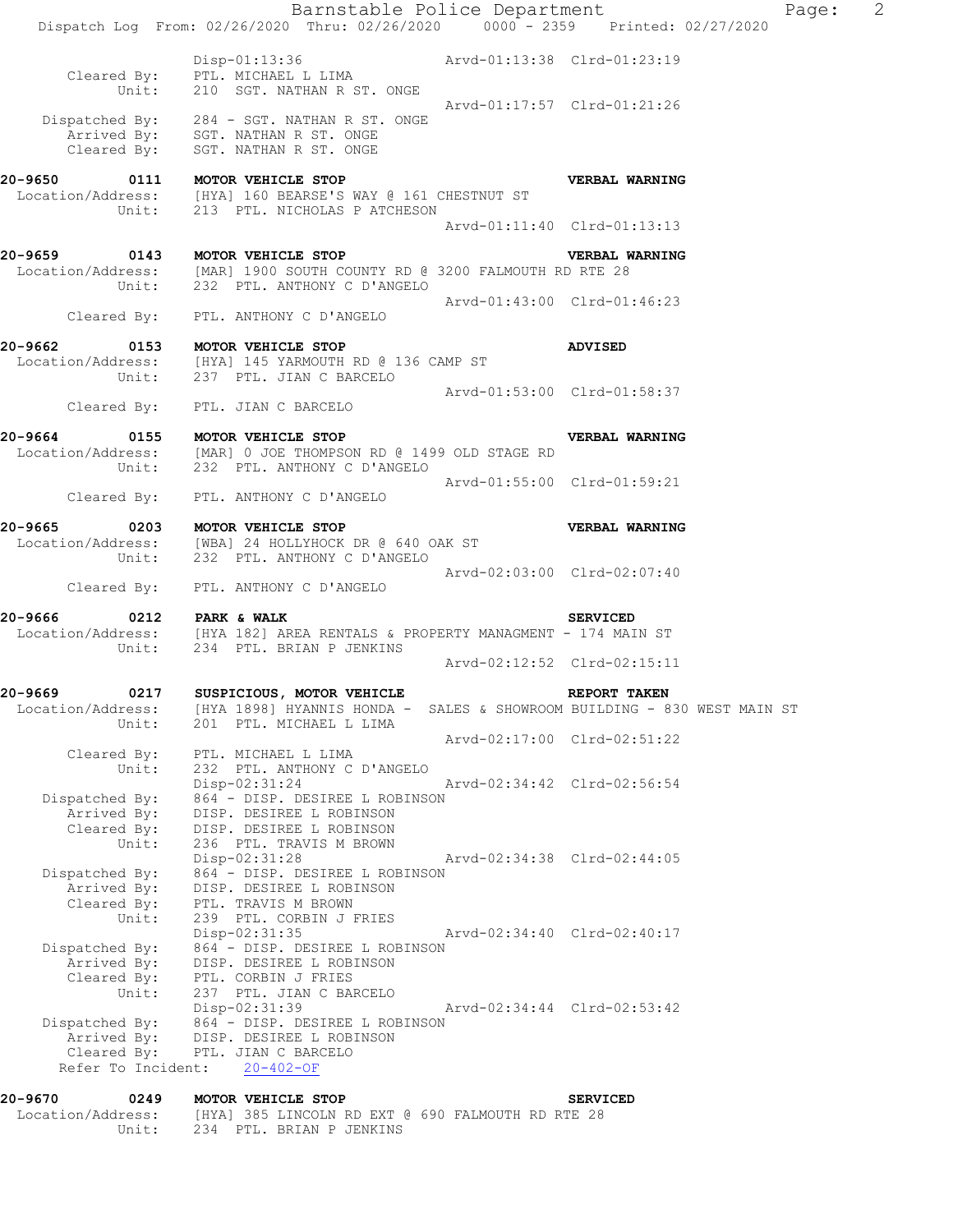|                                     | Cleared By: PTL. BRIAN P JENKINS                                                                                                            |                             | Arvd-02:49:00 Clrd-02:53:34 |
|-------------------------------------|---------------------------------------------------------------------------------------------------------------------------------------------|-----------------------------|-----------------------------|
| 20-9677<br>0302                     | <b>DISTURBANCE</b>                                                                                                                          |                             | <b>ADVISED</b>              |
| Location/Address:<br>Unit:          | [HYA 112] CAPE COD HOSPITAL - 27 PARK ST<br>221 PTL. BRAILA C ROY<br>Disp-03:03:24                                                          | Arvd-03:05:37 Clrd-03:14:40 |                             |
| Arrived By:<br>Cleared By:<br>Unit: | PTL. BRAILA C ROY<br>PTL. BRAILA C ROY<br>236 PTL. TRAVIS M BROWN                                                                           |                             |                             |
|                                     | Disp-03:03:29                                                                                                                               |                             | Clrd-03:03:55               |
| Unit:                               | 234 PTL. BRIAN P JENKINS<br>$Disp-03:03:51$<br>Arrived By: PTL. BRIAN P JENKINS                                                             | Arvd-03:05:18 Clrd-03:13:48 |                             |
| Cleared By:<br>Unit:                | PTL. BRIAN P JENKINS<br>201 PTL. MICHAEL L LIMA                                                                                             | Arvd-03:06:35 Clrd-03:14:49 |                             |
| Cleared By:                         | Dispatched By: 300 - PTL. MICHAEL L LIMA<br>Arrived By: PTL. MICHAEL L LIMA<br>PTL. MICHAEL L LIMA                                          |                             |                             |
| Unit:                               | 210 SGT. NATHAN R ST. ONGE<br>Dispatched By: 284 - SGT. NATHAN R ST. ONGE                                                                   |                             | Arvd-03:10:17 Clrd-03:13:36 |
| Cleared By:                         | Arrived By: SGT. NATHAN R ST. ONGE<br>SGT. NATHAN R ST. ONGE                                                                                |                             |                             |
| 20-9681<br>0521                     | ALARM, COMMERCIAL<br>Location/Address: [HYA 3471] CAPE COD CREAMERY OF HYANNIS - 645 IYANNOUGH RD RTE 132                                   |                             | <b>ALARM - FALSE</b>        |
| Unit:<br>Arrived By:                | 221 PTL. BRAILA C ROY<br>Disp-05:23:16<br>PTL. BRAILA C ROY                                                                                 | Arvd-05:27:15 Clrd-05:33:53 |                             |
| Unit:                               | 213 PTL. NICHOLAS P ATCHESON<br>Disp-05:29:24<br>Arrived By: PTL. NICHOLAS P ATCHESON                                                       | Arvd-05:33:40 Clrd-05:33:40 |                             |
| Cleared By:                         | PTL. NICHOLAS P ATCHESON                                                                                                                    |                             |                             |
| 20-9685<br>0604<br>Unit:            | <b>BUILDING CHECK</b><br>Location/Address: [HYA 103] BARNSTABLE MUNICIPAL AIRPORT - TERMINAL - 480 BARNSTABLE RD<br>237 PTL. JIAN C BARCELO |                             | <b>SERVICED</b>             |
|                                     |                                                                                                                                             |                             | Arvd-06:04:00 Clrd-06:25:30 |
| 20-9686<br>0605                     | <b>ASSIST</b>                                                                                                                               |                             | <b>ADVISED</b>              |
|                                     | Location/Address: [HYA] 15 EDWARDS RD<br>Unit: 213 PTL. NICHOLAS P ATCHESON<br>Disp-06:08:05                                                | Arvd-06:12:41 Clrd-06:18:58 |                             |
| Arrived By:<br>Cleared By:<br>Unit: | PTL. NICHOLAS P ATCHESON<br>PTL. NICHOLAS P ATCHESON<br>234 PTL. BRIAN P JENKINS                                                            |                             |                             |
|                                     | Disp-06:08:09<br>Cleared By: PTL. BRIAN P JENKINS<br>Unit: 234 PTL. BRIAN P JENKINS                                                         |                             | $Clrd-06:08:10$             |
| Arrived By:                         | Disp-06:08:57<br>DISPATCHER NICHOLE L GOUZIAS                                                                                               | Arvd-06:11:59 Clrd-06:39:43 |                             |
|                                     | Cleared By: PTL. BRIAN P JENKINS<br>Refer To Incident: 20-403-OF                                                                            |                             |                             |
| 20-9689<br>0631                     | TRAFFIC, ENFORCEMENT ACTIVITY<br>Location/Address: [CEN] GREAT MARSH RD                                                                     |                             | <b>SERVICED</b>             |
| Unit:                               | 236 PTL. TRAVIS M BROWN                                                                                                                     | Arvd-06:32:52 Clrd-06:40:00 |                             |
| Cleared By:                         | DISPATCHER NICHOLE L GOUZIAS<br>Unit: 236 PTL. TRAVIS M BROWN<br>$Disp-06:44:40$                                                            | Arvd-06:44:51 Clrd-07:06:34 |                             |
| 20-9690<br>0635                     | AIRPORT RAMP CHECK                                                                                                                          |                             |                             |
|                                     | Location/Address: [HYA 103] BARNSTABLE MUNICIPAL AIRPORT - RAMP - 480 BARNSTABLE RD<br>Unit: 237 PTL. JIAN C BARCELO                        |                             | <b>SERVICED</b>             |
|                                     |                                                                                                                                             |                             | Arvd-06:35:00 Clrd-07:06:52 |
| 20-9691<br>0640                     | MOTOR VEHICLE STOP<br>Location/Address: [CEN] 155 GREAT MARSH RD<br>Unit: 236 PTL. TRAVIS M BROWN                                           |                             | VERBAL WARNING              |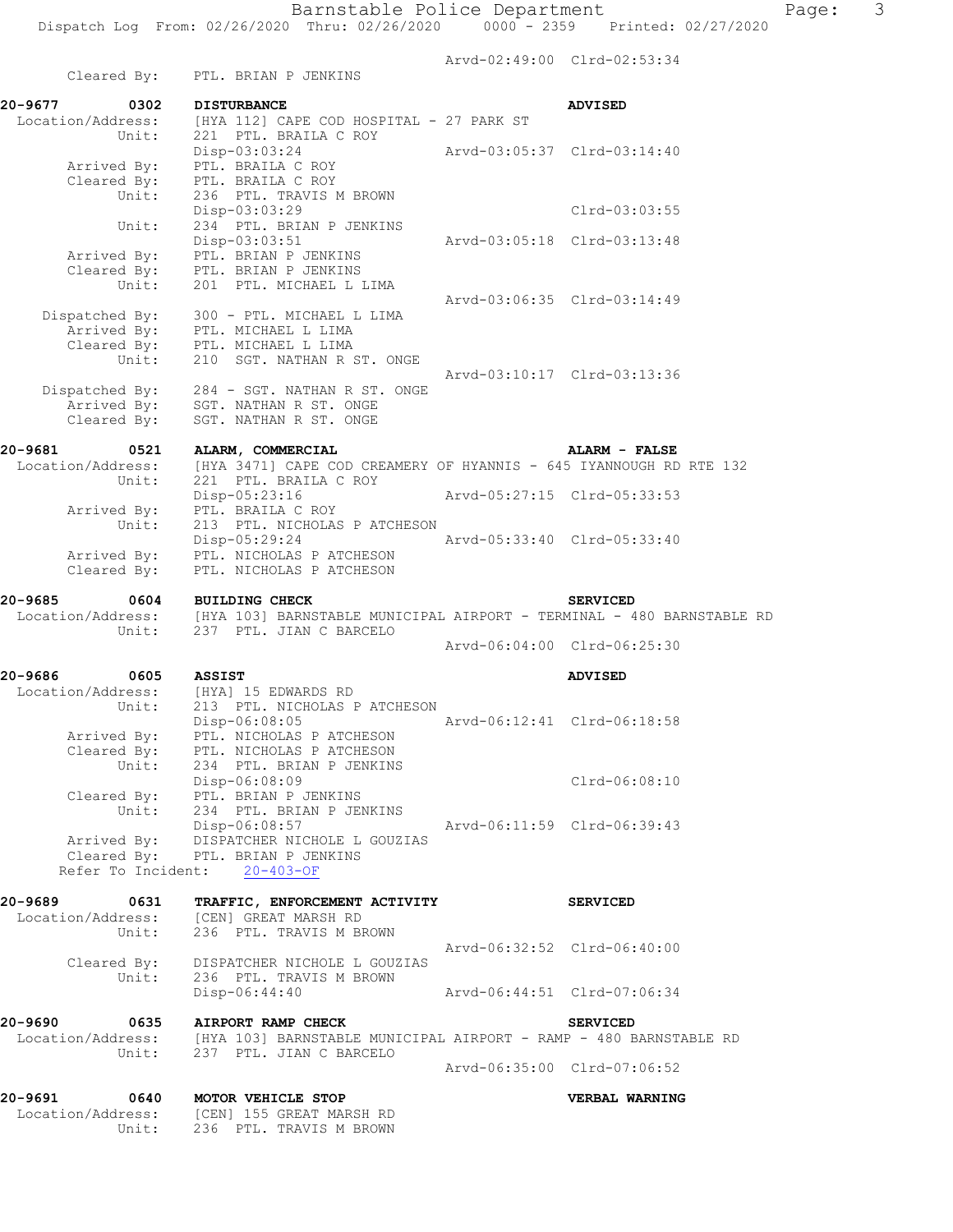Arvd-06:40:00 Clrd-06:43:26 Cleared By: PTL. TRAVIS M BROWN **20-9693 0647 FOLLOWUP PREV CASE SERVICED**  Location/Address: [HYA] 15 EDWARDS RD Unit: 234 PTL. BRIAN P JENKINS Arvd-06:48:30 Clrd-06:53:07 **20-9694 0706 MOTOR VEHICLE STOP VERBAL WARNING**  Location/Address: [CEN] 470 PHINNEY'S LN @ 94 WHIDAH WAY Unit: 236 PTL. TRAVIS M BROWN Arvd-07:06:34 Clrd-07:12:35 **20-9702 0730 TRAFFIC, CONTROL SERVICED**  Location/Address: [HYA 120] BARNSTABLE INTERMEDIATE SCHOOL - 895 FALMOUTH RD RTE 28 **20-9695 0733 MOTOR VEHICLE, DISABLED SERVICED**  Location/Address: [MAR] 390 RACE LN @ 14 NELSON LN Unit: 402 PTL. MATTHEW J LOUNSBURY Disp-07:36:08 Clrd-07:40:45 **20-9697 0804 ESCORT/TRANSPORT SERVICED**  Location/Address: [BAR 71] BARNSTABLE FIRST DISTRICT COURT - 3195 MAIN ST RTE 6A Unit: 239 PTL. WAYNE A ELLIS Disp-08:04:55 Arvd-08:21:52 Clrd-08:22:17 **20-9698 0809 ACCIDENT, HIT & RUN REPORT TAKEN**  Location/Address: [BAR 71] BARNSTABLE FIRST DISTRICT COURT - 3195 MAIN ST RTE 6A Refer To Accident: 20-163-AC **20-9704 0830 VANDALISM SERVICED**  Location/Address: [HYA 120] BARNSTABLE INTERMEDIATE SCHOOL - 895 FALMOUTH RD RTE 28 **20-9705 0839 MOTOR VEHICLE STOP VERBAL WARNING**  Location/Address: [HYA 130] TOWN HALL PARKING LOT - 367 SOUTH ST Unit: 232 PTL. EDWARD CRONIN Arvd-08:39:00 Clrd-08:42:33 Cleared By: PTL. EDWARD CRONIN **20-9706 0839 MOTOR VEHICLE STOP VERBAL WARNING**  Location/Address: [HYA] 400 SCUDDER AVE @ 6 SMITH ST Unit: 202 LT. MICHAEL J CLARK Arvd-08:39:00 Clrd-08:45:17 Unit: 236 PTL. CHRISTOPHER C KELSEY Arvd-08:42:41 Clrd-08:45:15 Dispatched By: 212 - PTL. CHRISTOPHER C KELSEY Arrived By: PTL. CHRISTOPHER C KELSEY **20-9707 0844 FOLLOW UP SERVICED**  Location/Address: [HYA 120] BARNSTABLE INTERMEDIATE SCHOOL - 895 FALMOUTH RD RTE 28 **20-9710 0910 MOTOR VEHICLE STOP VERBAL WARNING**  Location/Address: [HYA 843] NANTUCKET SOUND - 491 IYANNOUGH RD RTE 28 Unit: 232 PTL. ERIC J ROGORZENSKI Arvd-09:10:05 Clrd-09:10:50 PTL. EDWARD CRONIN **20-9711 0912 MOTOR VEHICLE STOP VERBAL WARNING**  Location/Address: [HYA 843] NANTUCKET SOUND - 491 IYANNOUGH RD RTE 28 Unit: 230 PTL. DAVID D HEISE Arvd-09:12:03 Clrd-09:12:56 **20-9712 0914 MOTOR VEHICLE STOP VERBAL WARNING**  Location/Address: [HYA 843] NANTUCKET SOUND - 491 IYANNOUGH RD RTE 28 Unit: 232 PTL. ERIC J ROGORZENSKI Arvd-09:14:32 Clrd-09:15:06 PTL. EDWARD CRONIN **20-9713 0915 MOTOR VEHICLE STOP VERBAL WARNING**  Location/Address: [HYA 843] NANTUCKET SOUND - 491 IYANNOUGH RD RTE 28 Unit: 230 PTL. DAVID D HEISE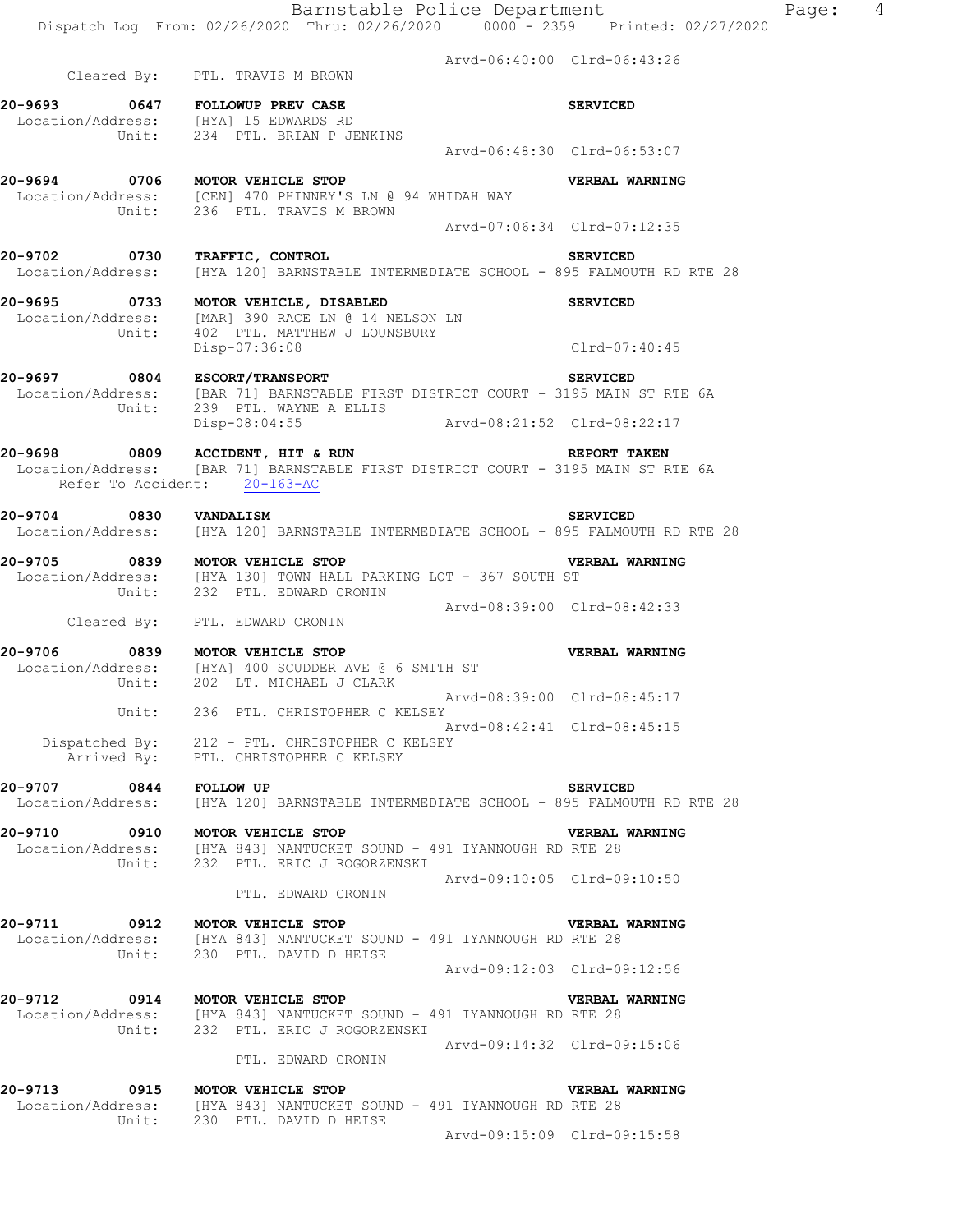|                          | Dispatch Log From: 02/26/2020 Thru: 02/26/2020 0000 - 2359 Printed: 02/27/2020                                                                       |                             | Barnstable Police Department<br>Page: 5                                                                            |  |
|--------------------------|------------------------------------------------------------------------------------------------------------------------------------------------------|-----------------------------|--------------------------------------------------------------------------------------------------------------------|--|
|                          | 20-9714 0916 MOTOR VEHICLE STOP VERBAL<br>Location/Address: [HYA 843] NANTUCKET SOUND - 491 IYANNOUGH RD RTE 28<br>Unit: 232 PTL. ERIC J ROGORZENSKI |                             | <b>VERBAL WARNING</b>                                                                                              |  |
|                          | PTL. EDWARD CRONIN                                                                                                                                   | Arvd-09:16:13 Clrd-09:16:35 |                                                                                                                    |  |
|                          | 20-9716 0922 MOTOR VEHICLE STOP                                                                                                                      |                             |                                                                                                                    |  |
|                          | Location/Address: [HYA 843] NANTUCKET SOUND - 491 IYANNOUGH RD RTE 28<br>Unit: 232 PTL. ERIC J ROGORZENSKI                                           |                             | <b>VERBAL WARNING</b>                                                                                              |  |
|                          | PTL. EDWARD CRONIN                                                                                                                                   | Arvd-09:22:27 Clrd-09:22:50 |                                                                                                                    |  |
|                          | 20-9717 0928 HOMELESS CAMP CHECK - CIU<br>Location/Address: [HYA 2] KALMUS BEACH - 670 OCEAN ST<br>Unit: 337 PTL. SCOTT F LEGER                      |                             | <b>SERVICED</b>                                                                                                    |  |
|                          |                                                                                                                                                      | Arvd-09:29:02 Clrd-09:35:41 |                                                                                                                    |  |
| 20-9781 0930 ASSIST      |                                                                                                                                                      |                             | <b>ADVISED</b><br>Location/Address: [MAR 167] BARNSTABLE UNITED ELEMENTARY SCHOOL - 730 OSTERVILLE W BARNSTABLE RD |  |
|                          | 20-9718 0932 MOTOR VEHICLE STOP                                                                                                                      |                             | <b>CITATION ISSUED</b>                                                                                             |  |
|                          | Location/Address: [HYA 843] NANTUCKET SOUND - 491 IYANNOUGH RD RTE 28<br>Unit: 232 PTL. ERIC J ROGORZENSKI                                           |                             |                                                                                                                    |  |
|                          | PTL. EDWARD CRONIN                                                                                                                                   | Arvd-09:32:46 Clrd-09:39:55 |                                                                                                                    |  |
|                          |                                                                                                                                                      |                             | <b>SERVICED</b>                                                                                                    |  |
|                          | 20-9719 0937 HOMELESS CAMP CHECK - CIU<br>Location/Address: [HYA] NANTUCKET ST                                                                       |                             |                                                                                                                    |  |
|                          | Unit: 337 PTL. SCOTT F LEGER                                                                                                                         | Arvd-09:37:27 Clrd-09:41:33 |                                                                                                                    |  |
|                          | 20-9720 0942 HOMELESS CAMP CHECK - CIU<br>Location/Address: [HYA 151] MCKEON FIELD - 365 OLD COLONY RD<br>Unit: 337 PTL. SCOTT F LEGER               |                             | <b>SERVICED</b>                                                                                                    |  |
|                          |                                                                                                                                                      | Arvd-09:42:24 Clrd-09:46:07 |                                                                                                                    |  |
|                          | 20-9724 0958 SUSPICIOUS, PERSON<br>Location/Address: [HYA] 8 MURPHY RD @ 31 STEVENS ST<br>Unit: 232 PTL. ERIC J ROGORZENSKI                          |                             | <b>ADVISED</b>                                                                                                     |  |
|                          | 232 PTL. ERIC J ROGORZENSKI<br>PTL. EDWARD CRONIN                                                                                                    | Arvd-09:58:00 Clrd-10:02:46 |                                                                                                                    |  |
|                          |                                                                                                                                                      |                             |                                                                                                                    |  |
| 0959<br>20-9726<br>Unit: | ASSIST, OTHER AGENCY<br>Location/Address: [OST 872] OUR LADY OF THE ASSUMPTION - CHURCH - 86 WIANNO AVE<br>227 PTL. DENNIS A REDDY                   |                             | <b>SERVICED</b>                                                                                                    |  |
| Arrived By:              | Disp-10:13:38<br>PTL. DENNIS A REDDY                                                                                                                 | Arvd-10:22:31 Clrd-11:15:06 |                                                                                                                    |  |
| Unit:                    | 213 PTL. DOUGLAS M PALMER<br>Disp-10:13:44 Arvd-10:13:46 Clrd-11:22:01                                                                               |                             |                                                                                                                    |  |
| Unit:                    | Cleared By: DISP. LOREN P ORPEN<br>236 PTL. CHRISTOPHER C KELSEY                                                                                     |                             |                                                                                                                    |  |
| Cleared By:              | Disp-10:13:50<br>DISP. LOREN P ORPEN                                                                                                                 | Arvd-10:55:35 Clrd-11:22:04 |                                                                                                                    |  |
|                          | 20-9727 1003 ACCIDENT, PROPERTY DAMAGE                                                                                                               |                             | REPORT TAKEN                                                                                                       |  |
| Unit:                    | Location/Address: [WBA] 60 STONEWALL DR @ 1985 MAIN ST RTE 6A<br>239 PTL. WAYNE A ELLIS                                                              |                             |                                                                                                                    |  |
|                          | Disp-10:04:38<br>Arrived By: DISPATCHER ALLYSSA MEDEIROS<br>Cleared By: PTL. WAYNE A ELLIS                                                           | Arvd-10:08:54 Clrd-10:52:27 |                                                                                                                    |  |
|                          | Refer To Accident: 20-164-AC                                                                                                                         |                             |                                                                                                                    |  |
| 20-9728                  | 1006 MOTOR VEHICLE STOP<br>Location/Address: [HYA] 500 FALMOUTH RD RTE 28 @ 4 DANVERS WAY<br>Unit: 228 PTL. MICHAEL J PUNTONIO                       |                             | <b>ADVISED</b>                                                                                                     |  |
|                          | Cleared By: DISPATCHER ALLYSSA MEDEIROS                                                                                                              | Arvd-10:06:00 Clrd-10:09:19 |                                                                                                                    |  |
| 20-9729                  |                                                                                                                                                      |                             |                                                                                                                    |  |
| Unit:                    | 1009 BUILDING CHECK<br>Location/Address: [COT] 36 POPONESSETT RD<br>234 PTL. KATHARINE H ROSS                                                        |                             | <b>SERVICED</b>                                                                                                    |  |
|                          |                                                                                                                                                      |                             |                                                                                                                    |  |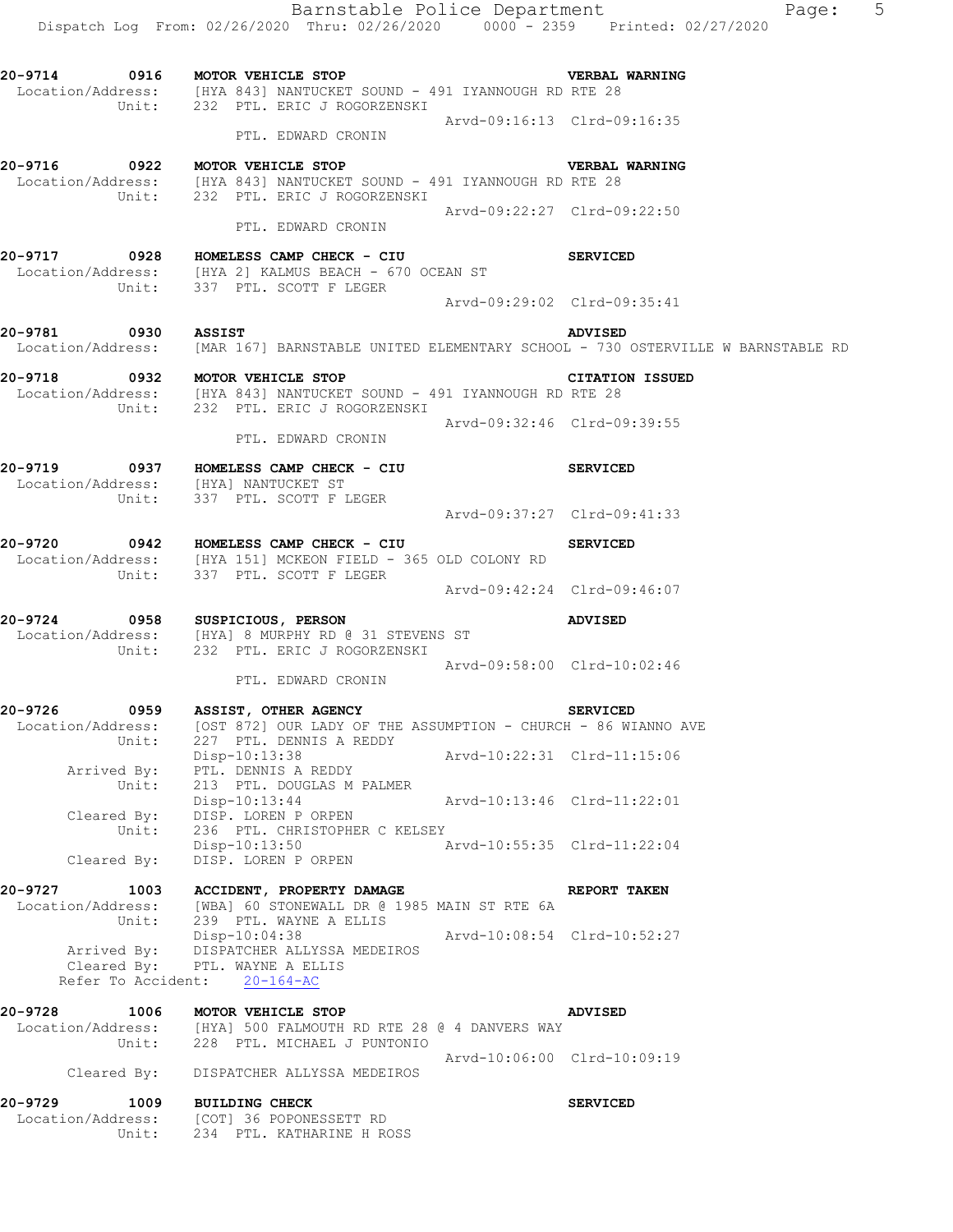|                                                                      | Barnstable Police Department<br>Dispatch Log From: 02/26/2020 Thru: 02/26/2020 0000 - 2359 Printed: 02/27/2020           |                             | 6<br>Page: |
|----------------------------------------------------------------------|--------------------------------------------------------------------------------------------------------------------------|-----------------------------|------------|
|                                                                      |                                                                                                                          |                             |            |
| Arrived By:<br>Cleared By:                                           | $Disp-10:13:01$<br>PTL. KATHARINE H ROSS<br>DISP. LOREN P ORPEN                                                          | Arvd-10:21:53 Clrd-10:27:43 |            |
| 20-9731<br>1030                                                      | SUSPICIOUS, PERSON<br>Location/Address: [HYA 3090] MENS WAREHOUSE, THE #5117 - 769 IYANNOUGH RD RTE 132                  | <b>ADVISED</b>              |            |
| Unit:<br>Arrived By:                                                 | 230 PTL. DAVID D HEISE<br>Disp-10:32:55<br>PTL. DAVID D HEISE                                                            | Arvd-10:36:32 Clrd-10:44:34 |            |
| Unit:                                                                | 228 PTL. MICHAEL J PUNTONIO<br>Disp-10:32:59                                                                             | Arvd-10:36:12 Clrd-10:44:31 |            |
|                                                                      |                                                                                                                          |                             |            |
| 20-9732<br>1047                                                      | <b>DISTURBANCE</b><br>Location/Address: [HYA 491] FRESH KETCH - 462 MAIN ST                                              | <b>ADVISED</b>              |            |
| Unit:                                                                | 230 PTL. DAVID D HEISE<br>Disp-10:48:03                                                                                  | Arvd-10:50:27 Clrd-11:04:37 |            |
| Arrived By:<br>Unit:                                                 | PTL. DAVID D HEISE<br>Cleared By: DISP. LOREN P ORPEN<br>228 PTL. MICHAEL J PUNTONIO                                     |                             |            |
|                                                                      | Disp-10:48:13<br>862 - DISP. LOREN P ORPEN                                                                               | Arvd-10:48:59 Clrd-11:03:18 |            |
|                                                                      | Dispatched By: 862 - DISP. LOREN P ORI<br>Arrived By: DISP. ALITA E FONTAINE<br>Cleared By: PTL. MICHAEL J PUNTONIO      |                             |            |
| Unit:                                                                | 233 PTL. KYLE S PHELAN<br>Disp-10:48:16                                                                                  | Arvd-10:49:15 Clrd-11:00:02 |            |
|                                                                      | Dispatched By: 862 - DISP. LOREN P ORPEN<br>Arrived By: PTL. CATARINA M PARACHE                                          |                             |            |
| Cleared By:                                                          | PTL. KYLE S PHELAN                                                                                                       |                             |            |
| 20-9733<br>1053                                                      | LARCENY, SHOPLIFTING                                                                                                     | <b>ADVISED</b>              |            |
| Location/Address:<br>Unit:                                           | [HYA 349] MINI FOOD MART - 252 MAIN ST<br>228 PTL. MICHAEL J PUNTONIO                                                    |                             |            |
| Unit:                                                                | Disp-11:07:34<br>237 PTL. KEVIN M SHAW                                                                                   | Clrd-11:08:28               |            |
|                                                                      | Disp-11:08:25<br>Arrived By: PTL. KEVIN M SHAW<br>Cleared By: PTL. KEVIN M SHAW                                          | Arvd-11:10:33 Clrd-11:48:03 |            |
| Unit:                                                                | 337 PTL. SCOTT F LEGER                                                                                                   |                             |            |
|                                                                      | Dispatched By: 228 - PTL. SCOTT F LEGER<br>Arrived By: PTL. SCOTT F LEGER<br>Cleared By: PTL. SCOTT F LEGER              | Arvd-11:32:47 Clrd-11:43:06 |            |
| 20-9734 1056 ASSIST, CIVIL<br>Location/Address: [COT] 27 ROSEWOOD LN |                                                                                                                          | <b>ADVISED</b>              |            |
| 20-9750 1100 LARCENY                                                 | Location/Address: [CEN] 124 MONOMOY CIR<br>Refer To Incident: 20-404-OF                                                  | REPORT TAKEN                |            |
| 20-9753 1100 PROPERTY, FOUND                                         |                                                                                                                          |                             |            |
|                                                                      | Location/Address: [HYA 383] FEDERATED CHURCH OF HYANNIS - 320 MAIN ST<br>Unit: 337 PTL. SCOTT F LEGER                    | <b>SERVICED</b>             |            |
|                                                                      |                                                                                                                          | Arvd-12:59:37 Clrd-13:04:29 |            |
| 20-9782 1100 ASSIST<br>Location/Address:                             | [MAR 167] BARNSTABLE UNITED ELEMENTARY SCHOOL - 730 OSTERVILLE W BARNSTABLE RD                                           | <b>SERVICED</b>             |            |
| 20-9737<br>1102 ASSIST                                               |                                                                                                                          | <b>SERVICED</b>             |            |
|                                                                      | Location/Address: [HYA 103] BARNSTABLE MUNICIPAL AIRPORT - TERMINAL - 480 BARNSTABLE RD<br>Unit: 240 PTL. GUSTAVO B ELOY |                             |            |
|                                                                      |                                                                                                                          | Arvd-11:02:00 Clrd-12:08:55 |            |
| 20-9736 1104 MOTOR VEHICLE STOP                                      | Location/Address: [HYA 2081] HARBOR COMMUNITY HEALTH CENTER - 30 ELM AVE                                                 | <b>VERBAL WARNING</b>       |            |
|                                                                      | Unit: 233 PTL. KYLE S PHELAN                                                                                             | Arvd-11:04:39 Clrd-11:05:28 |            |
| 20-9739 1113 ALARM, RESIDENTIAL                                      | Location/Address: [OST 828] REYNOLDS, JAMES F - 46 LITTLE ISLAND DR                                                      | ALARM - FALSE               |            |
| Unit:                                                                | 227 PTL. DENNIS A REDDY                                                                                                  |                             |            |
|                                                                      | $Disp-11:15:28$                                                                                                          | Arvd-11:22:41 Clrd-11:27:58 |            |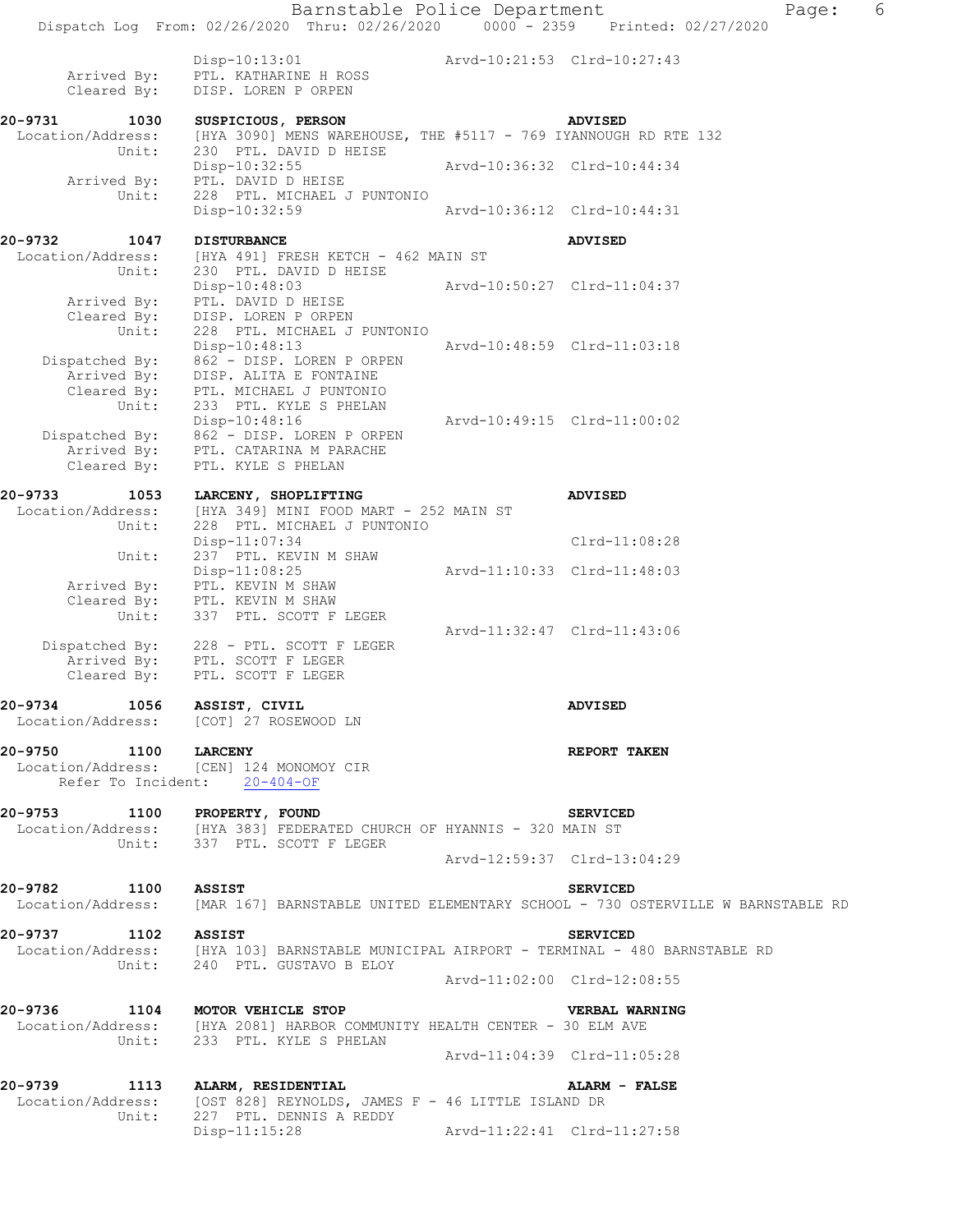Barnstable Police Department Page: 7 Dispatch Log From: 02/26/2020 Thru: 02/26/2020 0000 - 2359 Printed: 02/27/2020 Arrived By: PTL. DENNIS A REDDY **20-9740 1113 ALARM, RESIDENTIAL ALARM - FALSE**  Location/Address: [CEN 1176] LARGAY JR , JOHN A - 69 SHIRLEY POINT RD Unit: 234 PTL. KATHARINE H ROSS Disp-11:18:18 Arvd-11:27:47 Clrd-11:39:29 Arrived By: PTL. KATHARINE H ROSS **20-9741 1122 ASSIST, WELL BEING GONE ON ARRIVAL**  Location/Address: [HYA 3302] BALISE READY CREDIT - 32 CORPORATION ST diess: [nin Jove] 2000]<br>Unit: 230 PTL. DAVID D HEISE Disp-11:24:14 Arvd-11:28:48 Clrd-11:38:21 Unit: 228 PTL. MICHAEL J PUNTONIO Disp-11:24:20 Arvd-11:28:14 Clrd-11:38:20 Arrived By: PTL. MICHAEL J PUNTONIO **20-9742 1135 ACCIDENT, PERSONAL INJURY REPORT TAKEN**  Location/Address: [COT 320] CAHOON MUSEUM OF AMERICAN ART - 4676 FALMOUTH RD RTE 28 Unit: 227 PTL. DENNIS A REDDY Disp-11:37:59 Clrd-11:39:54 Cleared By: DISP. LOREN P ORPEN Unit: 234 PTL. KATHARINE H ROSS Disp-11:39:49 Arvd-11:48:51 Clrd-12:17:59 Dispatched By: 862 - DISP. LOREN P ORPEN .<br>Arrived By: PTL. KATHARINE H ROSS Cleared By: PTL. KATHARINE H ROSS Refer To Accident: 20-165-AC **20-9744 1145 MOTOR VEHICLE STOP VERBAL WARNING**  Location/Address: [HYA] 6 FRESH HOLES RD @ 356 BEARSE'S WAY Unit: 233 PTL. KYLE S PHELAN Arvd-11:45:00 Clrd-11:52:27 Cleared By: PTL. KYLE S PHELAN **20-9745 1156 PROPERTY, LOST SERVICED**  Location/Address: [HYA 124] BARNSTABLE POLICE DEPARTMENT - 1200 PHINNEY'S LN **20-9746 1203 PROPERTY, FOUND SERVICED**  Location/Address: [HYA 4138] KILWINS - 386 MAIN ST Unit: 232 PTL. ERIC J ROGORZENSKI Disp-12:06:04 Arvd-12:10:48 Clrd-12:18:34 PTL. EDWARD CRONIN Arrived By: PTL. ERIC J ROGORZENSKI Cleared By: DISP. LOREN P ORPEN **20-9747 1215 ASSIST, WELL BEING SERVICED**  Location/Address: [HYA 601] 641 MAIN ST Apt. #B Unit: 228 PTL. MICHAEL J PUNTONIO Disp-12:22:46 Arvd-12:25:41 Clrd-12:38:29 Arrived By: DISP. ALITA E FONTAINE Cleared By: PTL. MICHAEL J PUNTONIO Unit: 210 SGT. MEAGHAN M CUNNINGHAM Disp-12:25:53 Arvd-12:25:55 Clrd-12:30:43 Cleared By: SGT. MEAGHAN M CUNNINGHAM **20-9748 1221 SUSPICIOUS, PERSON SERVICED**  Location/Address: [HYA 276] BLUE MOON - 430 MAIN ST Unit: 232 PTL. ERIC J ROGORZENSKI Arvd-12:21:00 Clrd-12:22:51 PTL. EDWARD CRONIN 20-9751 1235 SUSPICIOUS, MOTOR VEHICLE **1235** SERVICED Location/Address: [BAR 338] CAPE COD CHAMBER OF COMMERCE - 5 SHOOTFLYING HILL RD Unit: 214 PTL. DOUGLAS M PALMER Disp-14:40:17 Clrd-15:00:07 Cleared By: PTL. DOUGLAS M PALMER Unit: 221 PTL. GUSTAVO B ELOY Disp-14:46:18 Enrt-14:46:19 Arvd-14:49:20 Clrd-14:58:47 Dispatched By: 303 - PTL. GUSTAVO B ELOY .<br>Enroute By: PTL. GUSTAVO B ELOY Arrived By: PTL. GUSTAVO B ELOY Cleared By: PTL. GUSTAVO B ELOY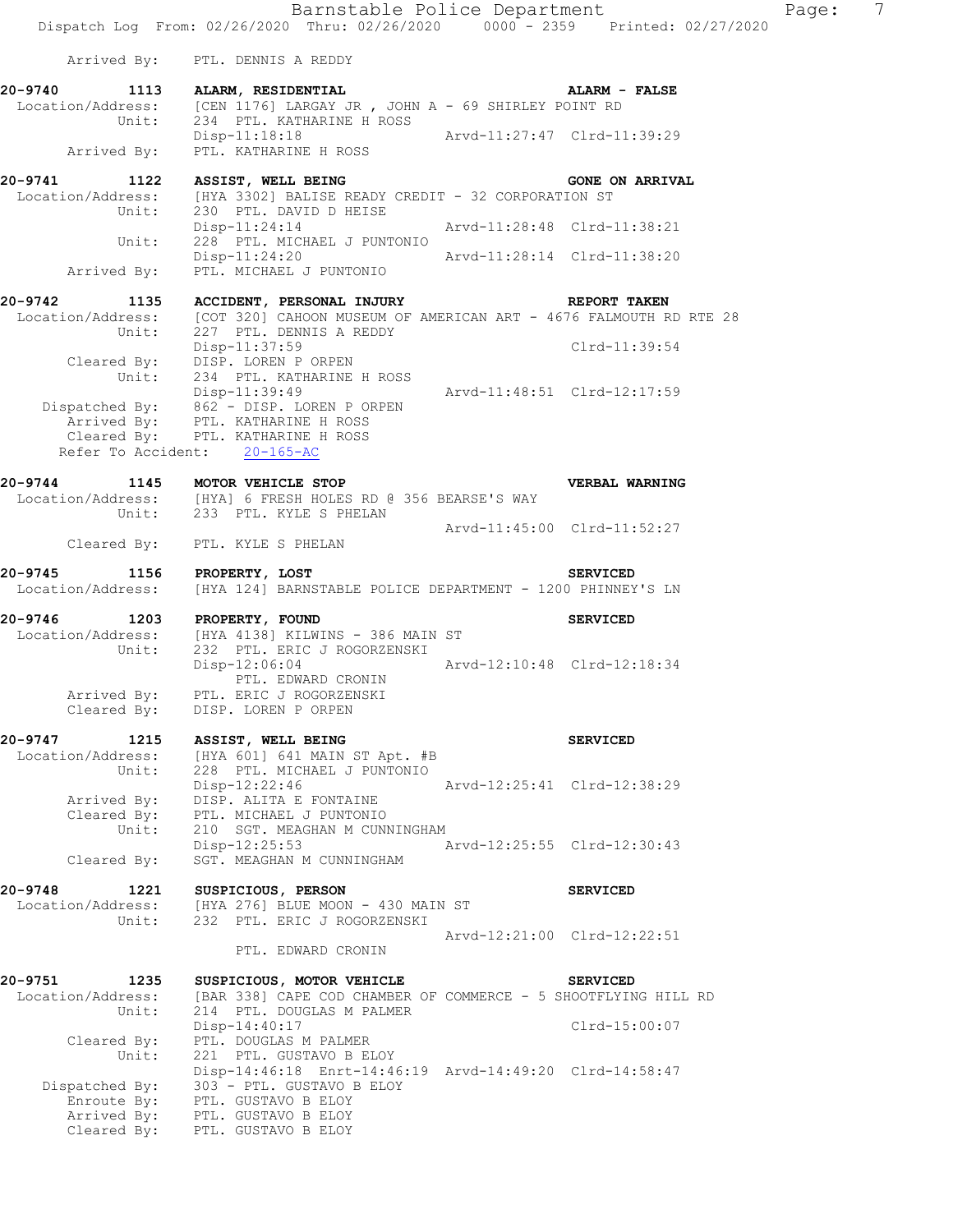**20-9752 1239 FOLLOW UP SERVICED** 

 Location/Address: [HYA 2298] STRUCTURES & GROUNDS / DPW - 800 PITCHER'S WAY Unit: 221 PTL. GUSTAVO B ELOY Arvd-12:39:23 Clrd-12:48:03 **20-9790 1300 ADOPT A SCHOOL ADVISED**  Location/Address: [HYA 121] HYANNIS WEST ELEMENTARY SCHOOL - 549 WEST MAIN ST **20-9755 1303 MOTOR VEHICLE STOP ADVISED**  Location/Address: [HYA] 341 CRAIGVILLE BEACH RD @ 6 ISALENE ST Unit: 228 PTL. MICHAEL J PUNTONIO Arvd-13:03:39 Clrd-13:07:05 **20-9756 1306 FOLLOW UP SERVICED**  Location/Address: [HYA 3109] DEEGAN, JOSEPHINE F - 39 REDWOOD LN Unit: 221 PTL. GUSTAVO B ELOY Arvd-13:06:46 Clrd-13:32:45 **20-9757 1319 HOMELESS TRESPASS/UNWANTED SERVICED**  Location/Address: [HYA 3689] VACANT BUILDING - 49 CENTER ST Unit: 232 PTL. ERIC J ROGORZENSKI Disp-13:20:58 Clrd-13:22:56 PTL. EDWARD CRONIN Unit: 228 PTL. MICHAEL J PUNTONIO Disp-13:21:12 Clrd-13:23:00 **20-9758 1326 HOMELESS TRESPASS/UNWANTED SERVICED**  Location/Address: [HYA 3689] VACANT BUILDING - 49 CENTER ST Unit: 337 PTL. SCOTT F LEGER Arvd-13:26:40 Clrd-13:35:23 Cleared By: DISP. LOREN P ORPEN **20-9760 1329 PROPERTY, LOST SERVICED**  Location/Address: [HYA 2544] CAPE COD MALL / SIMON MALLS - 769 IYANNOUGH RD RTE 132 **20-9763 1336 E911, SILENT CALL UNFOUNDED**  Location/Address: [HYA 1334] DUNKIN DONUTS - 1220 IYANNOUGH RD RTE 132 Unit: 230 PTL. DAVID D HEISE Disp-13:37:49 Arvd-13:44:39 Clrd-13:48:28 Arrived By: PTL. DAVID D HEISE Cleared  $\overline{\text{By}}$ : PTL. DAVID D HEISE **20-9764 1345 MOTOR VEHICLE STOP ADVISED**  Location/Address: [WBA] CEDAR ST Unit: 239 PTL. WAYNE A ELLIS Arvd-13:45:15 Clrd-13:46:04 **20-9783 1345 ASSIST SERVICED**  Location/Address: [MAR 167] BARNSTABLE UNITED ELEMENTARY SCHOOL - 730 OSTERVILLE W BARNSTABLE RD **20-9765 1347 BUILDING CHECK SERVICED**  Location/Address: [HYA 103] BARNSTABLE MUNICIPAL AIRPORT - TERMINAL - 480 BARNSTABLE RD Unit: 227 PTL. DENNIS A REDDY Arvd-13:47:44 Clrd-15:02:13 **20-9766 1359 MOTOR VEHICLE STOP VERBAL WARNING**  Location/Address: [HYA 122] BARNSTABLE COMMUNITY HORACE MANN CHARTER - 165 BEARSE'S WAY Unit: 233 PTL. KYLE S PHELAN Arvd-13:59:40 Clrd-14:01:34 **20-9768 1403 ACCIDENT, PROPERTY DAMAGE REPORT TAKEN**  Location/Address: [CEN] 1415 BUMPS RIVER RD @ 40 PARK AVE Unit: 221 PTL. GUSTAVO B ELOY Disp-14:05:03 Arvd-14:11:39 Clrd-14:43:23 Arrived By: PTL. GUSTAVO B ELOY Cleared By: PTL. GUSTAVO B ELOY Refer To Accident: 20-166-AC **20-9770 1428 ALARM, RESIDENTIAL ALARM - CANCELLED**  Location/Address: [OST 1140] DILL, LINDA - 20 BATES ST

Unit: 236 PTL. CHRISTOPHER C KELSEY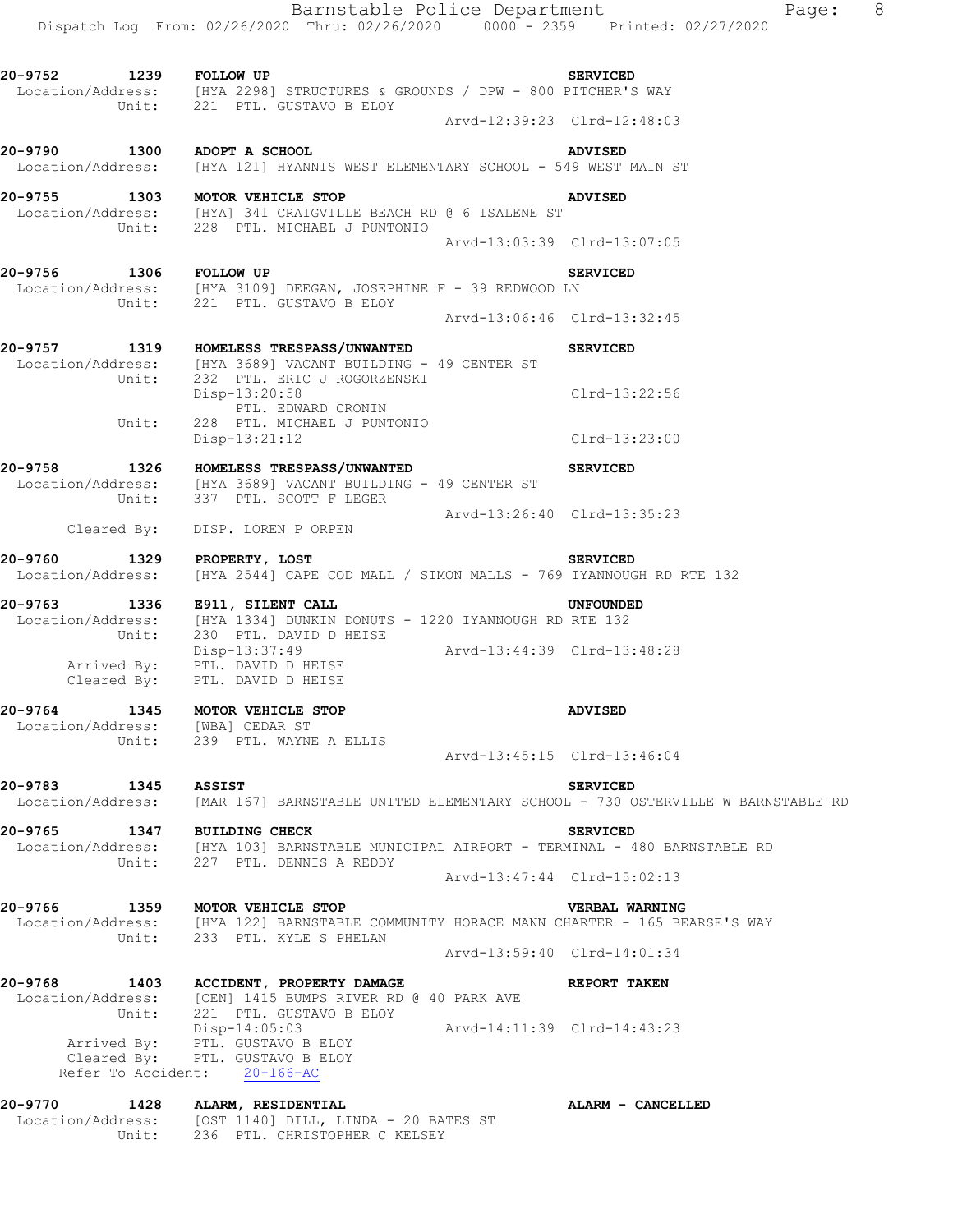Barnstable Police Department Page: 9 Dispatch Log From: 02/26/2020 Thru: 02/26/2020 0000 - 2359 Printed: 02/27/2020 Disp-14:31:46 Clrd-14:33:13 **20-9772 1430 TRAFFIC, CONTROL SERVICED**  Location/Address: [HYA 120] BARNSTABLE INTERMEDIATE SCHOOL - 895 FALMOUTH RD RTE 28 **20-9773 1451 MOTOR VEHICLE, DISABLED GONE ON ARRIVAL**  Location/Address: [HYA] 921 IYANNOUGH RD RTE 132 @ 4 INDEPENDENCE DR Unit: 237 PTL. KEVIN M SHAW Disp-14:52:56 Arvd-14:56:45 Clrd-14:58:53 Arrived By: PTL. KEVIN M SHAW Cleared By: PTL. KEVIN M SHAW **20-9777 1502 AIRPORT RAMP CHECK SERVICED**  Location/Address: [HYA 103] BARNSTABLE MUNICIPAL AIRPORT - TERMINAL - 480 BARNSTABLE RD Unit: 227 PTL. DENNIS A REDDY Arvd-15:02:00 Clrd-15:41:13 **20-9779 1503 DISTURBANCE SERVICED**  Location/Address: [HYA 1818] CAPE COD REGIONAL TRANSIT AUTHORITY - 181 IYANNOUGH RD RTE 28 Unit: 228 PTL. MICHAEL J PUNTONIO Disp-15:03:47 Arvd-15:04:10 Clrd-15:14:23 Arrived By: DISP. ALITA E FONTAINE Cleared By: PTL. CATARINA M PARACHE Unit: 230 PTL. DAVID D HEISE Disp-15:03:56 Arvd-15:06:57 Clrd-15:14:18 Arrived By: PTL. DAVID D HEISE Cleared By: PTL. CATARINA M PARACHE Unit: 237 PTL. KEVIN M SHAW Disp-15:05:02 Arvd-15:05:04 Clrd-15:14:15 Cleared By: PTL. CATARINA M PARACHE **20-9786 1510 PROPERTY, FOUND SERVICED**  Location/Address: [HYA 2777] J CRAIG MEDEIROS METALS - AKA JCM METALS - 142 CORPORATION ST Apt. #D&E **20-9787 1514 MOTOR VEHICLE STOP ADVISED**  Location/Address: [HYA] 979 FALMOUTH RD RTE 28 Unit: 214 PTL. DOUGLAS M PALMER Arvd-15:14:23 Clrd-15:20:19 **20-9789 1537 MOTOR VEHICLE, PRIVATE TOW SERVICED**  Location/Address: [HYA 774] CAPE CROSSROADS CONDOMINIUMS - 800 BEARSE'S WAY 20-9791 1603 ASSIST, WELL BEING **SERVICED**  Location/Address: [COT 329] BRADSHAW, MAURICE G & KAREN FANNING - 21 DEWEY LN **20-9792 1606 ADOPT A SCHOOL SERVICED**  Location/Address: [MAR 18] WEST VILLAGES ELEMENTARY SCHOOL - 760 OSTERVILLE W BARNSTABLE RD Unit: 232 PTL. CHRISTOPHER R ROSS Arvd-16:06:51 Clrd-16:30:31 Cleared By: DISP. NATALIA B CATTABRIGA **20-9793 1612 ASSIST Merge: 20-9795 By: 882**  Location/Address: [HYA 4111] BARNSTABLE HOUSING - 32 SEA ST EXT Apt. #25 **20-9794 1612 VANDALISM SERVICED**  Location/Address: [HYA 23] MACY'S - MAIN - 793 IYANNOUGH RD RTE 132 Unit: 213 PTL. MARK S MCWILLIAMS Disp-16:19:26 Arvd-16:34:10 Clrd-16:52:42 Arrived By: PTL. MARK S MCWILLIAMS Cleared By: PTL. MARK S MCWILLIAMS **20-9795 1614 PROPERTY, FOUND SERVICED**  Location/Address: [HYA 4111] BARNSTABLE HOUSING - 32 SEA ST EXT Apt. #25 Unit: 234 PTL. LIAM T LOISELLE Disp-16:15:38 Clrd-16:18:21 Cleared By: DISP. RAVEN D BOXOLD Unit: 234 PTL. LIAM T LOISELLE Disp-16:39:39 Arvd-16:52:54 Clrd-16:59:59 Arrived By: PTL. LIAM T LOISELLE Cleared By: PTL. LIAM T LOISELLE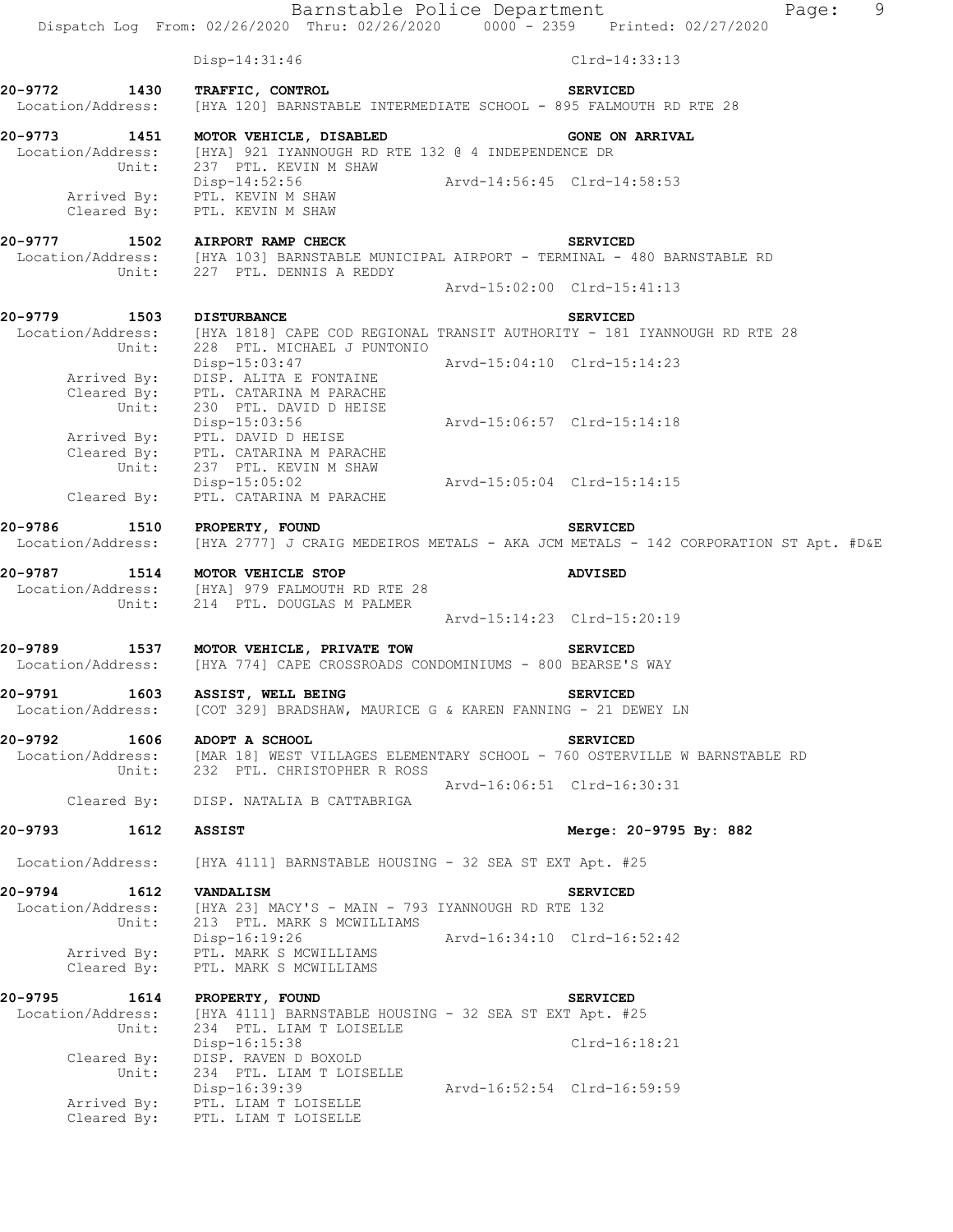| 20-9796<br>1617<br>Location/Address:<br>Unit:                                 | SUSPICIOUS, MOTOR VEHICLE<br>[CEN 34] EXECUTIVE SUNOCO - 1617 FALMOUTH RD RTE 28<br>239 PTL. STEVEN EVERETT                                                                                                                |                             | <b>ADVISED</b>         |
|-------------------------------------------------------------------------------|----------------------------------------------------------------------------------------------------------------------------------------------------------------------------------------------------------------------------|-----------------------------|------------------------|
| Dispatched By:<br>Cleared By:<br>Unit:                                        | $Disp-16:18:17$<br>882 - DISP. RAVEN D BOXOLD<br>DISP. HALEY R HOLLANDER<br>234 PTL. LIAM T LOISELLE                                                                                                                       |                             | Clrd-16:31:14          |
| Dispatched By:<br>Cleared By:                                                 | Disp-16:18:26<br>882 - DISP. RAVEN D BOXOLD<br>PTL. LIAM T LOISELLE                                                                                                                                                        | Arvd-16:21:06 Clrd-16:38:45 |                        |
| Unit:<br>Dispatched By:<br>Enroute By:<br>Arrived By:<br>Cleared By:<br>Unit: | 211 SGT. JOHN M ALEXANDER<br>Disp-16:20:42 Enrt-16:20:43 Arvd-16:28:03 Clrd-16:31:15<br>187 - SGT. JOHN M ALEXANDER<br>SGT. JOHN M ALEXANDER<br>SGT. JOHN M ALEXANDER<br>SGT. JOHN M ALEXANDER<br>240 PTL. PETER S MYRBECK |                             |                        |
|                                                                               | Dispatched By: 249 - PTL. PETER S MYRBECK<br>Arrived By: PTL. PETER S MYRBECK                                                                                                                                              | Arvd-16:23:27 Clrd-16:40:36 |                        |
| Unit:                                                                         | 237 PTL. CHRISTOPHER A BOTSFORD<br>Disp-16:31:14                                                                                                                                                                           |                             | $Clrd-16:40:40$        |
| 20-9798<br>1632<br>Location/Address:                                          | TRAFFIC, ENFORCEMENT ACTIVITY<br>[CEN] GREAT MARSH RD                                                                                                                                                                      |                             | <b>SERVICED</b>        |
| Unit:                                                                         | 211 SGT. JOHN M ALEXANDER                                                                                                                                                                                                  | Arvd-16:32:57 Clrd-16:34:18 |                        |
| Unit:<br>Unit:                                                                | 211 SGT. JOHN M ALEXANDER<br>Disp-16:43:54<br>211 SGT. JOHN M ALEXANDER                                                                                                                                                    | Arvd-16:44:47 Clrd-16:56:38 |                        |
|                                                                               | $Disp-17:02:49$                                                                                                                                                                                                            | Arvd-17:02:51 Clrd-17:18:32 |                        |
| 20-9799<br>1634<br>Location/Address:<br>Unit:                                 | MOTOR VEHICLE STOP<br>[CEN] GREAT MARSH RD<br>211 SGT. JOHN M ALEXANDER                                                                                                                                                    |                             | <b>CITATION ISSUED</b> |
|                                                                               |                                                                                                                                                                                                                            | Arvd-16:34:18 Clrd-16:43:51 |                        |
| 20-9800<br>1637<br>Location/Address:<br>Unit:                                 | HARASSMENT, UNWANTED<br>[HYA 1818] CAPE COD REGIONAL TRANSIT AUTHORITY - 181 IYANNOUGH RD RTE 28<br>236 PTL. SEAN ROYCROFT                                                                                                 |                             | <b>SERVICED</b>        |
| Arrived By:<br>Cleared By:                                                    | Disp-16:47:39<br>DISP. RAVEN D BOXOLD<br>PTL. SEAN ROYCROFT                                                                                                                                                                | Arvd-16:54:39 Clrd-17:28:22 |                        |
| Unit:<br>Arrived By:                                                          | 232 PTL. CHRISTOPHER R ROSS<br>Disp-16:47:44<br>PTL. CHRISTOPHER R ROSS<br>Cleared By: PTL. CHRISTOPHER R ROSS                                                                                                             | Arvd-16:55:58 Clrd-17:29:05 |                        |
| 20-9801 1644 ALARM, RESIDENTIAL                                               | Location/Address: [CEN 1324] MCLAUGHLIN, JOHN - 215 CONNERS RD<br>Unit: 239 PTL. STEVEN EVERETT                                                                                                                            |                             | <b>ALARM - FALSE</b>   |
|                                                                               | Disp-16:45:43<br>Arrived By: DISP. NATALIA B CATTABRIGA<br>Cleared By: DISP. NATALIA B CATTABRIGA                                                                                                                          | Arvd-16:53:45 Clrd-16:58:05 |                        |
| 20-9802 2014                                                                  | 1656 MOTOR VEHICLE STOP<br>Location/Address: [CEN] GREAT MARSH RD<br>Unit: 211 SGT. JOHN M ALEXANDER                                                                                                                       |                             | <b>CITATION ISSUED</b> |
|                                                                               |                                                                                                                                                                                                                            |                             |                        |
|                                                                               | 20-9803 1701 TRAFFIC, ENFORCEMENT ACTIVITY<br>Location/Address: [CEN] GREAT MARSH RD<br>Unit: 239 PTL. STEVEN EVERETT                                                                                                      |                             | <b>SERVICED</b>        |
|                                                                               | 20-9804 1717 MOTOR VEHICLE, PRIVATE TOW                                                                                                                                                                                    | Arvd-17:02:20 Clrd-17:26:51 |                        |
|                                                                               | Location/Address: [HYA] AVIS/BUDGET - 65 SOUTH ST                                                                                                                                                                          |                             | <b>SERVICED</b>        |
| 20-9806 1727 E911, HANGUP<br>Unit:                                            | Location/Address: [BAR] 53 THORNTON DR<br>252 PTL. JEFFREY JACKSON                                                                                                                                                         |                             | <b>UNFOUNDED</b>       |
|                                                                               | Disp-17:28:30                                                                                                                                                                                                              | Arvd-17:38:15 Clrd-17:42:53 |                        |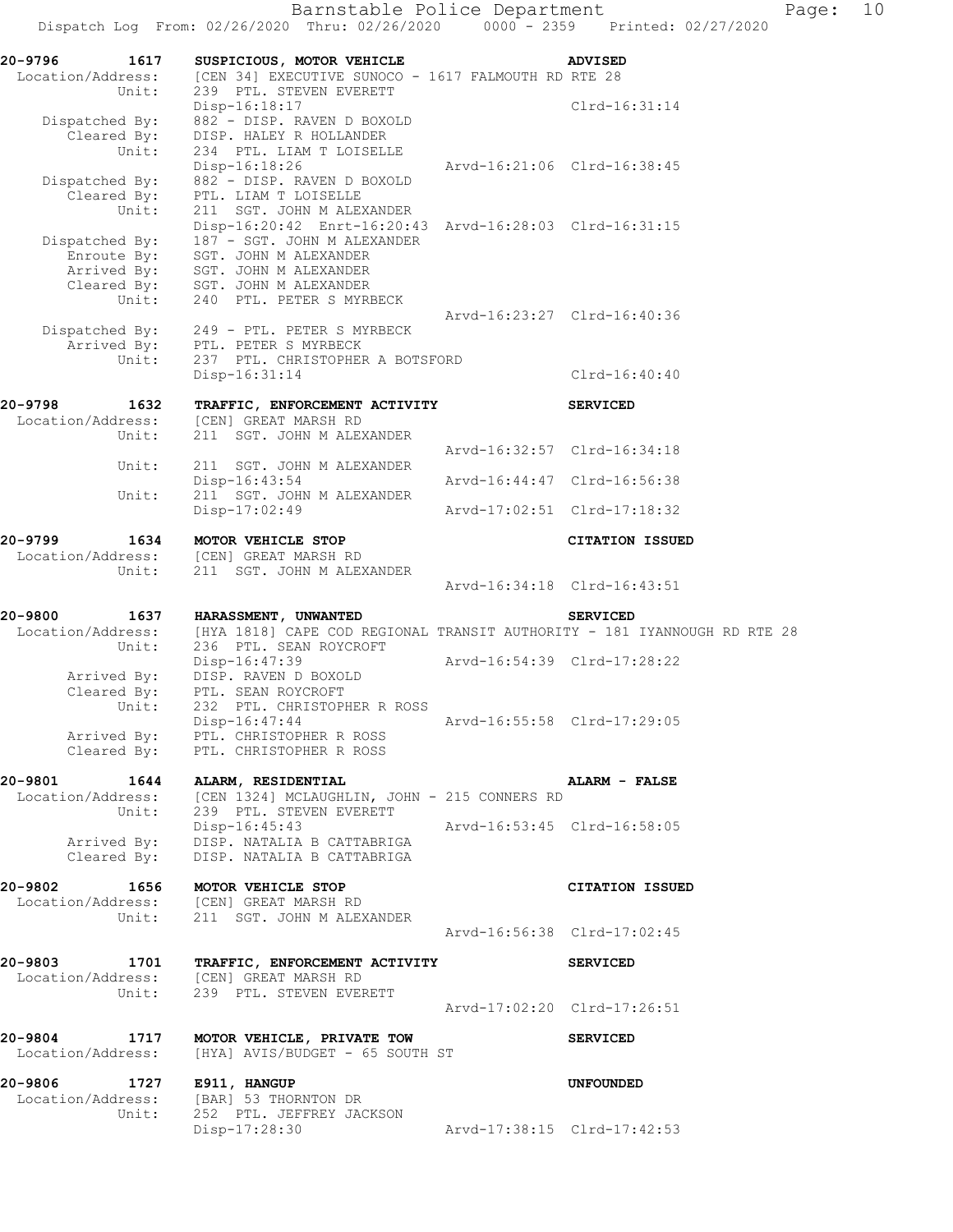|                                                 |                           | Barnstable Police Department                                                                                                                                                                 |                             | Dispatch Log From: 02/26/2020 Thru: 02/26/2020 0000 - 2359 Printed: 02/27/2020                                                      | Page: 11 |
|-------------------------------------------------|---------------------------|----------------------------------------------------------------------------------------------------------------------------------------------------------------------------------------------|-----------------------------|-------------------------------------------------------------------------------------------------------------------------------------|----------|
|                                                 |                           | Arrived By: PTL. JEFFREY JACKSON<br>Cleared By: DISP. RAVEN D BOXOLD                                                                                                                         |                             |                                                                                                                                     |          |
|                                                 |                           | 20-9808 1736 MOTOR VEHICLE STOP<br>Location/Address: [HYA] 291 STEVENS ST @ 0 NORTH ST<br>Unit: 214 PTL. BRUCE E MARNEY                                                                      |                             | <b>VERBAL WARNING</b>                                                                                                               |          |
|                                                 |                           | Cleared By: PTL. BRUCE E MARNEY                                                                                                                                                              | Arvd-17:36:00 Clrd-17:43:23 |                                                                                                                                     |          |
|                                                 |                           | 20-9812 1816 LARCENY, SHOPLIFTING<br>Location/Address: [HYA 3514] STOP & SHOP - 425 ATTUCKS LN                                                                                               |                             | <b>REPORT TAKEN</b>                                                                                                                 |          |
|                                                 |                           | Unit: 214 PTL. BRUCE E MARNEY<br>Disp-18:18:34 Arvd-18:27:05 Clrd-18:41:53<br>Arrived By: PTL. BRUCE E MARNEY<br>Cleared By: PTL. BRUCE E MARNEY<br>Refer To Incident: 20-406-OF             |                             |                                                                                                                                     |          |
|                                                 |                           | Unit: 237 PTL. CHRISTOPHER A BOTSFORD                                                                                                                                                        |                             | 20-9815 1835 AIRPORT RAMP CHECK SERVICED<br>Location/Address: [HYA 103] BARNSTABLE MUNICIPAL AIRPORT - TERMINAL - 480 BARNSTABLE RD |          |
|                                                 |                           |                                                                                                                                                                                              | Arvd-18:35:00 Clrd-18:53:45 |                                                                                                                                     |          |
| 20-9816 1848 DISTURBANCE, FIGHT                 |                           | Location/Address: [HYA 3804] CHIK-FIL-A - 155 ENTERPRISE RD<br>Unit: 213 PTL. MARK S MCWILLIAMS                                                                                              |                             | UNFOUNDED                                                                                                                           |          |
|                                                 |                           | Disp-18:48:39 Arvd-18:51:05 Clrd-19:00:28<br>Cleared By: DISP. NATALIA B CATTABRIGA                                                                                                          |                             |                                                                                                                                     |          |
|                                                 |                           | Unit: 214 PTL. BRUCE E MARNEY<br>Disp-18:48:43    Arvd-18:52:52 Clrd-19:00:25<br>Arrived By: PTL. BRUCE E MARNEY<br>Cleared By: DISP. NATALIA B CATTABRIGA<br>Unit: 252 PTL. JEFFREY JACKSON |                             |                                                                                                                                     |          |
| Cleared By:                                     |                           | Disp-18:51:02<br>Arvd-18:51:06 Clrd-18:59:21<br>PTL. JEFFREY JACKSON                                                                                                                         |                             |                                                                                                                                     |          |
|                                                 |                           | 20-9818 1852 ACCIDENT, PROPERTY DAMAGE SERVICED<br>Location/Address: [HYA 700] MCDONALD'S - 654 IYANNOUGH RD RTE 132<br>Unit: 236 PTL. SEAN ROYCROFT                                         |                             |                                                                                                                                     |          |
|                                                 |                           | Disp-18:55:57 Arvd-18:58:58 Clrd-19:18:04<br>Cleared By: DISP. NATALIA B CATTABRIGA                                                                                                          |                             |                                                                                                                                     |          |
| 20-9821<br>Location/Address:                    | 1908 DISTURBANCE<br>Unit: | [HYA 4110] BARNSTABLE HOUSING - 54 SEA ST EXT Apt. #15<br>214 PTL. BRUCE E MARNEY                                                                                                            |                             | <b>ADVISED</b>                                                                                                                      |          |
| Dispatched By:                                  |                           | Disp-19:10:21<br>868 - DISP. NATALIA B CATTABRIGA<br>Cleared By: DISP. NATALIA B CATTABRIGA                                                                                                  | Arvd-19:14:52 Clrd-19:27:43 |                                                                                                                                     |          |
| Dispatched By:<br>Arrived By:<br>Cleared By:    | Unit:                     | 213 PTL. MARK S MCWILLIAMS<br>Disp-19:10:25<br>868 - DISP. NATALIA B CATTABRIGA<br>DISP. NATALIA B CATTABRIGA<br>DISP. NATALIA B CATTABRIGA                                                  | Arvd-19:11:10 Clrd-19:27:46 |                                                                                                                                     |          |
| 20-9822                                         | 1914                      | ACCIDENT, HIT & RUN                                                                                                                                                                          |                             | <b>ADVISED</b>                                                                                                                      |          |
| Location/Address:<br>Arrived By:<br>Cleared By: | Unit:                     | [HYA] 146 BEARSE'S WAY<br>237 PTL. CHRISTOPHER A BOTSFORD<br>$Disp-19:15:45$<br>PTL. CHRISTOPHER A BOTSFORD<br>PTL. CHRISTOPHER A BOTSFORD                                                   | Arvd-19:25:16 Clrd-19:44:42 |                                                                                                                                     |          |
| 20-9826<br>Location/Address:                    | 1951<br>Unit:             | MOTOR VEHICLE STOP<br>[HYA] 4 RIDGEWOOD AVE @ 120 CENTER ST<br>234 PTL. LIAM T LOISELLE                                                                                                      |                             | VERBAL WARNING                                                                                                                      |          |
| Cleared By:                                     | Unit:                     | PTL. LIAM T LOISELLE<br>237 PTL. CHRISTOPHER A BOTSFORD                                                                                                                                      |                             | Arvd-19:51:00 Clrd-19:57:19                                                                                                         |          |
| Dispatched By:<br>Arrived By:<br>Cleared By:    |                           | 275 - PTL. CHRISTOPHER A BOTSFORD<br>PTL. CHRISTOPHER A BOTSFORD<br>PTL. CHRISTOPHER A BOTSFORD                                                                                              |                             | Arvd-19:54:46 Clrd-19:57:01                                                                                                         |          |
| 20-9827                                         | 2001 DISTURBANCE          |                                                                                                                                                                                              |                             | <b>ARREST MADE</b>                                                                                                                  |          |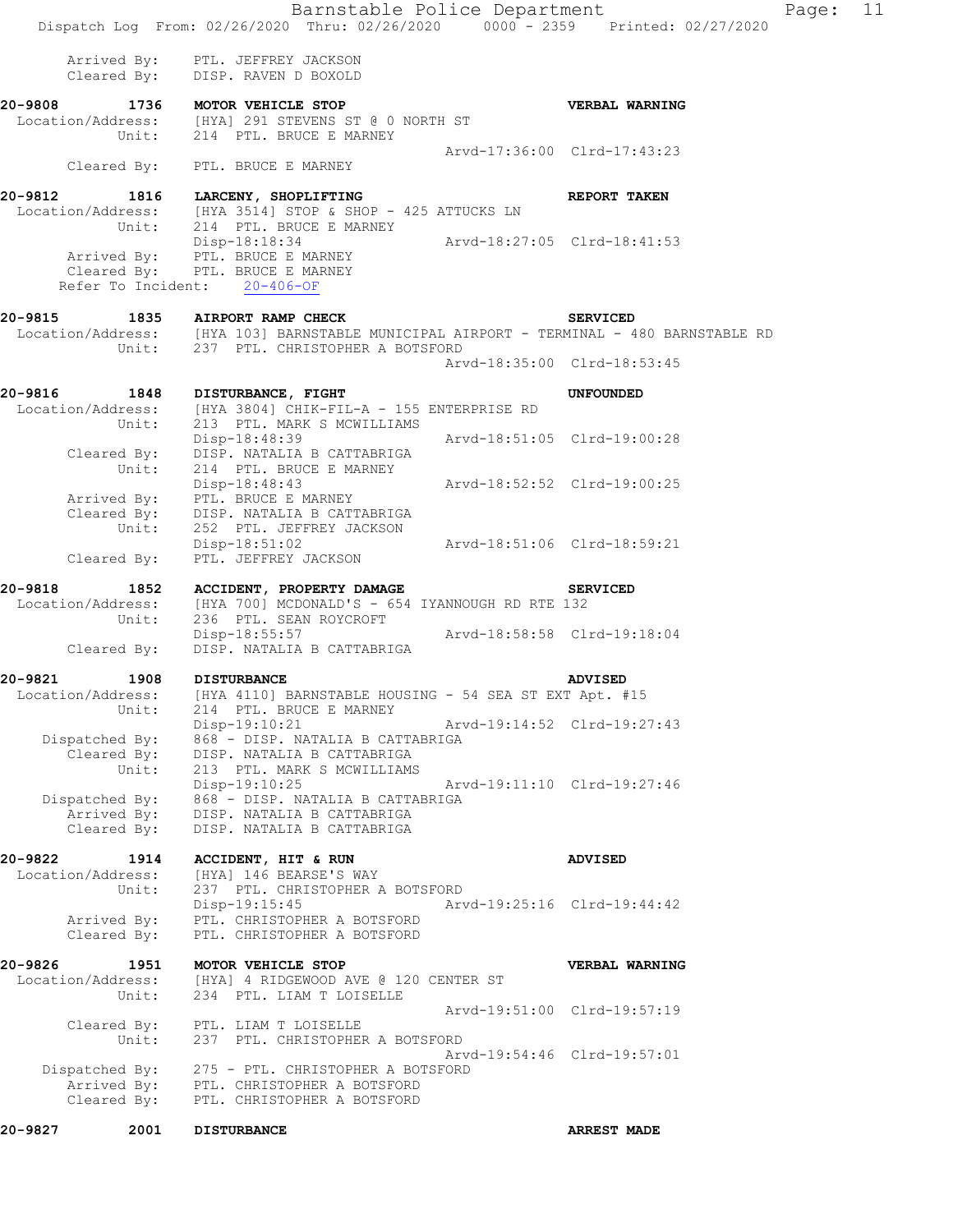Barnstable Police Department Fage: 12 Dispatch Log From: 02/26/2020 Thru: 02/26/2020 0000 - 2359 Printed: 02/27/2020 Location/Address: [HYA 4110] BARNSTABLE HOUSING - 54 SEA ST EXT Apt. #15 Unit: 214 PTL. BRUCE E MARNEY Disp-20:01:42 Arvd-20:06:16 Clrd-20:51:18 Arrived By: DISP. RAVEN D BOXOLD Unit: 213 PTL. MARK S MCWILLIAMS Disp-20:01:46 Arvd-20:02:31 Clrd-20:51:21 Arrived By: DISP. HALEY R HOLLANDER Unit: 234 PTL. LIAM T LOISELLE Arvd-20:03:34 Clrd-20:29:22 Dispatched By: 312 - PTL. LIAM T LOISELLE Arrived By: PTL. LIAM T LOISELLE Cleared By: PTL. LIAM T LOISELLE Unit: 210 SGT. THOMAS J BIRD Disp-20:21:39 Arvd-20:21:41 Clrd-20:24:17 Dispatched By: 882 - DISP. RAVEN D BOXOLD .<br>Arrived By: DISP. RAVEN D BOXOLD Cleared By: SGT. THOMAS J BIRD Refer To P/C: 20-351-AR P/C: SILVA, LEN M<br>Address: 54 SEA ST Apt. 54 SEA ST Apt. #15 HYANNIS, MA Age: 47 Charges: INCAPACITATED PERSONS, ASSISTANCE TO FACILITY OR PROTECTIVE CUSTODY **20-9828 2017 ALARM, COMMERCIAL ALARM - FALSE**  Location/Address: [HYA 3245] CENTERLINE HOBBIES - 167 CORPORATION ST Unit: 232 PTL. CHRISTOPHER R ROSS Disp-20:19:38 Arvd-20:21:43 Clrd-20:32:14 Arrived By: PTL. CHRISTOPHER R ROSS **20-9830 2035 MOTOR VEHICLE STOP VERBAL WARNING**  Location/Address: [HYA] 4 ELM AVE @ 68 CENTER ST Unit: 234 PTL. LIAM T LOISELLE Arvd-20:35:00 Clrd-20:37:14 Cleared By: PTL. LIAM T LOISELLE **20-9832 2052 FOLLOW UP SERVICED**  Location/Address: [HYA 112] CAPE COD HOSPITAL - 27 PARK ST Unit: 214 PTL. BRUCE E MARNEY Arvd-20:52:00 Clrd-21:21:59 Cleared By: DISP. NATALIA B CATTABRIGA **20-9836 2122 ASSIST SERVICED**  Location/Address: [HYA 3215] EMERITUS ASSISTED LIVING - 790 FALMOUTH RD RTE 28 **20-9842 2143 SUSPICIOUS, MOTOR VEHICLE SERVICED**  Location/Address: [BAR 555] CAPE COD BEER - 1336 PHINNEY'S LN Apt. #2-2 Unit: 237 PTL. CHRISTOPHER A BOTSFORD Arvd-21:43:00 Clrd-21:45:40 Cleared By: DISP. RAVEN D BOXOLD **20-9844 2147 MOTOR VEHICLE STOP VERBAL WARNING**  [HYA 2510] ROBINSON, PATRICK - 6 GENERAL PATTON DR Location/Address: [HYA 2510] ROBINSON, PATRI<br>Unit: 234 PTL. LIAM T LOISELLE Arvd-21:47:00 Clrd-21:53:44 Cleared By: PTL. LIAM T LOISELLE Unit: 232 PTL. CHRISTOPHER R ROSS Arvd-21:52:09 Clrd-21:53:04 Dispatched By: 271 - PTL. CHRISTOPHER R ROSS Arrived By: PTL. CHRISTOPHER R ROSS Cleared By: PTL. CHRISTOPHER R ROSS **20-9845** 2159 PARK & WALK 20-9845 SERVICED Location/Address: [HYA 182] AREA RENTALS & PROPERTY MANAGMENT - 174 MAIN ST Unit: 234 PTL. LIAM T LOISELLE Unit: 234 PTL. LIAM T LOISELLE<br>Arvd-22:00:17 C1rd-22:01:46 **20-9847 2202 MOTOR VEHICLE STOP VERBAL WARNING**  Location/Address: [HYA 769] CROMWELL COURTS - 168 BARNSTABLE RD Unit: 234 PTL. LIAM T LOISELLE  $Arvd-22:02:00$   $Clrd-22:06:56$ Cleared By: PTL. LIAM T LOISELLE